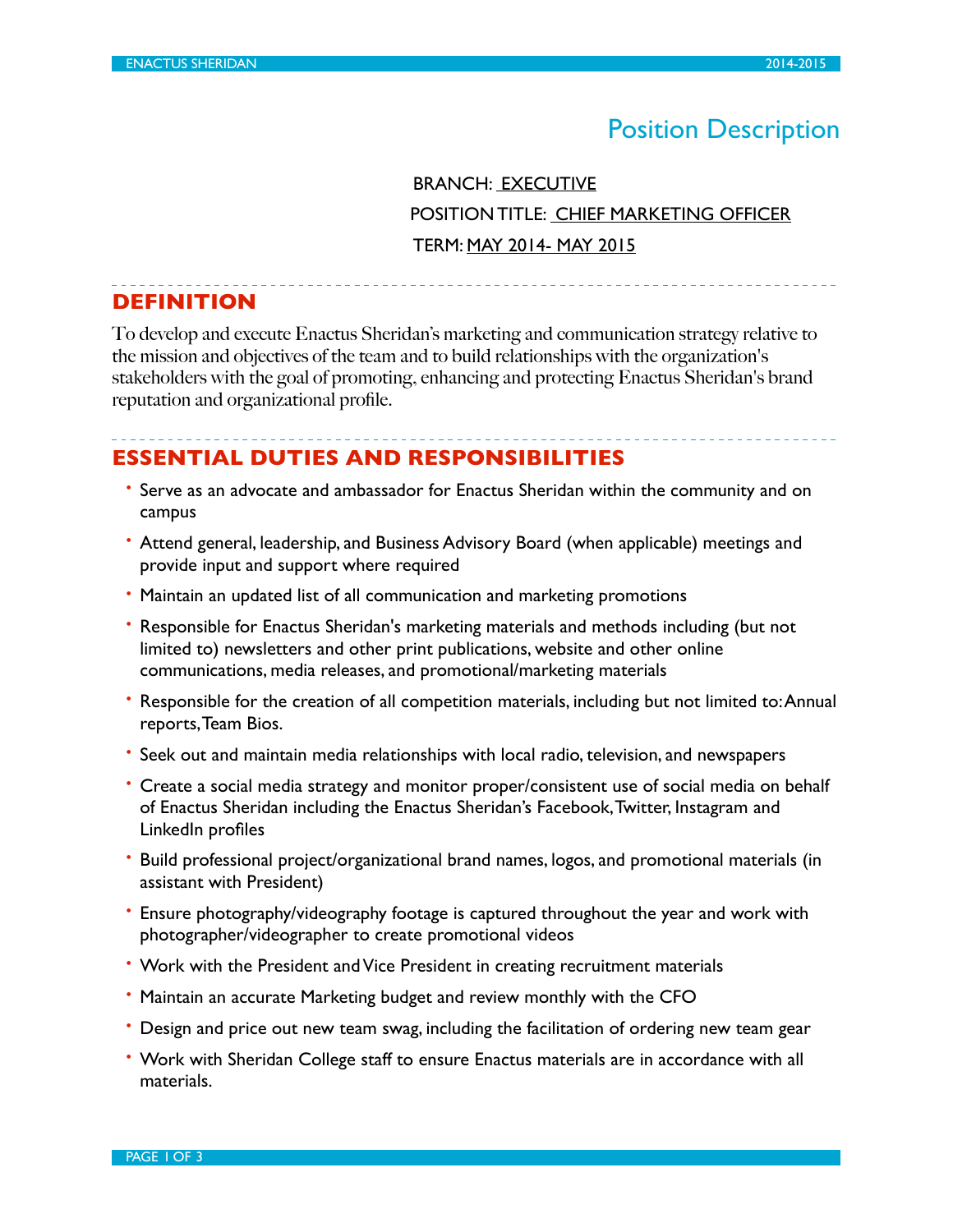• Manage and maintain an organized section on Dropbox which include: all logos, marketing materials, past marketing materials, bios, annual reports and contact list of key contacts for media and communications.

*The duties and responsibilities outlined above are representative but not all-inclusive*

# **RELATIONSHIPS**

Reports to: President and Sheridan College PR/Media team

Oversees: Photographer/Videographer, Brand Ambassadors, all Campus Directors and positions *in relations to* external communication/marketing

#### **KEY ATTRIBUTES**

- Previous involvement in Enactus and affinity with the core mission and purpose
- Desire to make a positive impact on other students and demographics in need
- Flexibility and willingness to dedicate time to Enactus Sheridan
- Ability to act as a role model and leader to other students
- Innovative thinker and willing to take initiative
- Strong written, oral, interpersonal, persuasion and speaking skills
- Familiarity and personal use with social media sites
- Experience in marketing, communications, public relations, graphic design, or web development is an asset

## **BENEFITS AND OPPORTUNITIES**

- Networking opportunities with academic, student, and community leaders
- Create meaningful relationships with Sheridan College professors and students as well as additional stakeholders
- Skill development through experience as well as Enactus Sheridan, Enactus Canada, and Enactus International workshops
- Access to Enactus Canada strategic resources and program managers
- Access to the Enactus Canada Talent Community and job postings; possibility to be recruited by some of the top businesses in Canada such as Target, Walmart, Dell, Hershey and more!
- Engagement in the Enactus, Sheridan College, and GTA community
- Possible opportunities for regional, national, and international travel